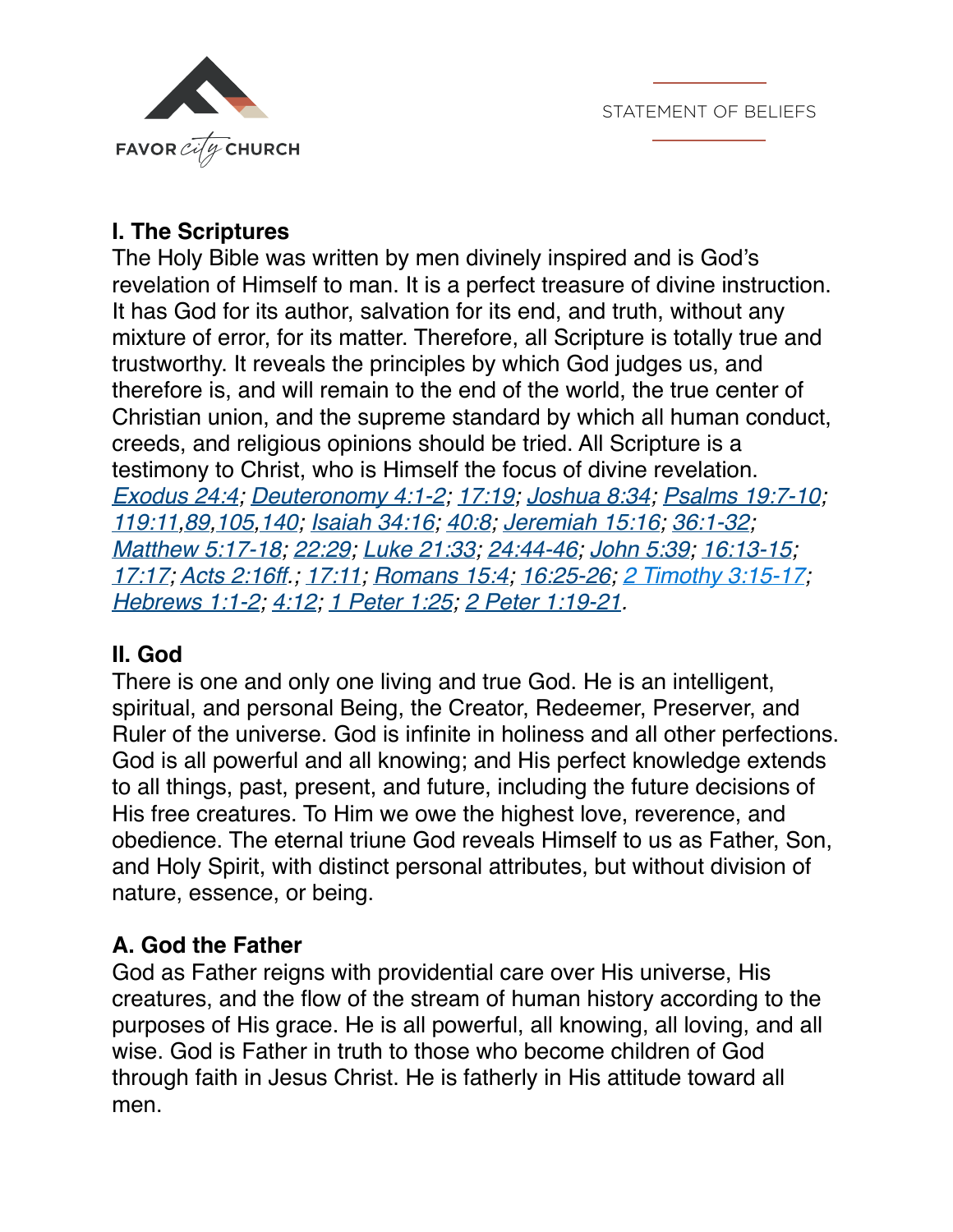*[Genesis 1:1;](https://biblia.com/bible/csb/Gen%201.1) [2:7](https://biblia.com/bible/csb/Genesis%202.7); [Exodus 3:14](https://biblia.com/bible/csb/Exod%203.14); [6:2-3](https://biblia.com/bible/csb/Exodus%206.2-3); [15:11ff.](https://biblia.com/bible/csb/Exodus%2015.11ff); [20:1ff](https://biblia.com/bible/csb/Exodus%2020.1ff).; [Leviticus 22:2](https://biblia.com/bible/csb/Lev%2022.2); [Deuteronomy 6:4;](https://biblia.com/bible/csb/Deut%206.4) [32:6](https://biblia.com/bible/csb/Deuteronomy%2032.6); [1 Chronicles 29:10;](https://biblia.com/bible/csb/1%20Chron%2029.10) [Psalm 19:1-3;](https://biblia.com/bible/csb/Ps%2019.1-3) [Isaiah](https://biblia.com/bible/csb/Isa%2043.3)  [43:3](https://biblia.com/bible/csb/Isa%2043.3)[,15;](https://biblia.com/bible/csb/Isaiah%2043.15) [64:8](https://biblia.com/bible/csb/Isaiah%2064.8); [Jeremiah 10:10;](https://biblia.com/bible/csb/Jer%2010.10) [17:13](https://biblia.com/bible/csb/Jeremiah%2017.13); [Matthew 6:9ff](https://biblia.com/bible/csb/Matt%206.9ff).; [7:11;](https://biblia.com/bible/csb/Matthew%207.11) [23:9](https://biblia.com/bible/csb/Matthew%2023.9); [28:19;](https://biblia.com/bible/csb/Matthew%2028.19) [Mark 1:9-11;](https://biblia.com/bible/csb/Mark%201.9-11) [John 4:24;](https://biblia.com/bible/csb/John%204.24) [5:26](https://biblia.com/bible/csb/John%205.26); [14:6-13;](https://biblia.com/bible/csb/John%2014.6-13) [17:1-8](https://biblia.com/bible/csb/John%2017.1-8); [Acts 1:7](https://biblia.com/bible/csb/Acts%201.7); [Romans](https://biblia.com/bible/csb/Rom%208.14-15)  [8:14-15](https://biblia.com/bible/csb/Rom%208.14-15); [1 Corinthians 8:6;](https://biblia.com/bible/csb/1%20Cor%208.6) [Galatians 4:6;](https://biblia.com/bible/csb/Gal%204.6) [Ephesians 4:6](https://biblia.com/bible/csb/Eph%204.6); [Colossians](https://biblia.com/bible/csb/Col%201.15)  [1:15](https://biblia.com/bible/csb/Col%201.15); [1 Timothy 1:17](https://biblia.com/bible/csb/1%20Tim%201.17); [Hebrews 11:6;](https://biblia.com/bible/csb/Heb%2011.6) [12:9](https://biblia.com/bible/csb/Hebrews%2012.9); [1 Peter 1:17;](https://biblia.com/bible/csb/1%20Pet%201.17) [1 John 5:7.](https://biblia.com/bible/csb/1%20John%205.7)*

## **B. God the Son**

Christ is the eternal Son of God. In His incarnation as Jesus Christ He was conceived of the Holy Spirit and born of the virgin Mary. Jesus perfectly revealed and did the will of God, taking upon Himself human nature with its demands and necessities and identifying Himself completely with mankind yet without sin. He honored the divine law by His personal obedience, and in His substitutionary death on the cross He made provision for the redemption of men from sin. He was raised from the dead with a glorified body and appeared to His disciples as the person who was with them before His crucifixion. He ascended into heaven and is now exalted at the right hand of God where He is the One Mediator, fully God, fully man, in whose Person is effected the reconciliation between God and man. He will return in power and glory to judge the world and to consummate His redemptive mission. He now dwells in all believers as the living and ever present Lord. *[Genesis 18:1ff.](https://biblia.com/bible/csb/Gen%2018.1ff); [Psalms 2:7ff.](https://biblia.com/bible/csb/Ps%202.7ff); [110:1ff](https://biblia.com/bible/csb/Psalms%20110.1ff).; [Isaiah 7:14](https://biblia.com/bible/csb/Isa%207.14); [Isaiah 53:1-12;](https://biblia.com/bible/csb/Isa%2053.1-12) [Matthew 1:18-23](https://biblia.com/bible/csb/Matt%201.18-23); [3:17;](https://biblia.com/bible/csb/Matthew%203.17) [8:29](https://biblia.com/bible/csb/Matthew%208.29); [11:27;](https://biblia.com/bible/csb/Matthew%2011.27) [14:33](https://biblia.com/bible/csb/Matthew%2014.33); [16:16](https://biblia.com/bible/csb/Matthew%2016.16)[,27](https://biblia.com/bible/csb/Matthew%2016.27); [17:5;](https://biblia.com/bible/csb/Matthew%2017.5) [27;](https://biblia.com/bible/csb/Matthew%2017.27) [28:1-6](https://biblia.com/bible/csb/Matthew%2028.1-6)[,19;](https://biblia.com/bible/csb/Matthew%2028.19) [Mark 1:1](https://biblia.com/bible/csb/Mark%201.1); [3:11;](https://biblia.com/bible/csb/Mark%203.11) [Luke 1:35;](https://biblia.com/bible/csb/Luke%201.35) [4:41](https://biblia.com/bible/csb/Luke%204.41); [22:70;](https://biblia.com/bible/csb/Luke%2022.70) [24:46](https://biblia.com/bible/csb/Luke%2024.46); [John](https://biblia.com/bible/csb/John%201.1-18)  [1:1-18](https://biblia.com/bible/csb/John%201.1-18)[,29;](https://biblia.com/bible/csb/John%201.29) [10:30](https://biblia.com/bible/csb/John%2010.30)[,38](https://biblia.com/bible/csb/John%2010.38); [11:25-27;](https://biblia.com/bible/csb/John%2011.25-27) [12:44-50](https://biblia.com/bible/csb/John%2012.44-50); [14:7-11;](https://biblia.com/bible/csb/John%2014.7-11) [16:15-16,](https://biblia.com/bible/csb/John%2016.15-16)[28;](https://biblia.com/bible/csb/John%2016.28) [17:1-5](https://biblia.com/bible/csb/John%2017.1-5), [21-22](https://biblia.com/bible/csb/John%2017.21-22); [20:1-20,](https://biblia.com/bible/csb/John%2020.1-20)[28](https://biblia.com/bible/csb/John%2020.28); [Acts 1:9;](https://biblia.com/bible/csb/Acts%201.9) [2:22-24](https://biblia.com/bible/csb/Acts%202.22-24); [7:55-56;](https://biblia.com/bible/csb/Acts%207.55-56) [9:4-5](https://biblia.com/bible/csb/Acts%209.4-5)[,20;](https://biblia.com/bible/csb/Acts%209.20) [Romans 1:3-4](https://biblia.com/bible/csb/Rom%201.3-4); [3:23-26](https://biblia.com/bible/csb/Romans%203.23-26); [5:6-21;](https://biblia.com/bible/csb/Romans%205.6-21) [8:1-3](https://biblia.com/bible/csb/Romans%208.1-3)[,34](https://biblia.com/bible/csb/Romans%208.34); [10:4;](https://biblia.com/bible/csb/Romans%2010.4) [1 Corinthians 1:30](https://biblia.com/bible/csb/1%20Cor%201.30); [2:2;](https://biblia.com/bible/csb/1%20Corinthians%202.2) [8:6;](https://biblia.com/bible/csb/1%20Corinthians%208.6) [15:1-8](https://biblia.com/bible/csb/1%20Corinthians%2015.1-8)[,24-28;](https://biblia.com/bible/csb/1%20Corinthians%2015.24-28) [2 Corinthians 5:19-21](https://biblia.com/bible/csb/2%20Cor%205.19-21); [8:9](https://biblia.com/bible/csb/2%20Corinthians%208.9); [Galatians 4:4-5](https://biblia.com/bible/csb/Gal%204.4-5); [Ephesians](https://biblia.com/bible/csb/Eph%201.20)  [1:20](https://biblia.com/bible/csb/Eph%201.20); [3:11;](https://biblia.com/bible/csb/Ephesians%203.11) [4:7-10](https://biblia.com/bible/csb/Ephesians%204.7-10); [Philippians 2:5-11;](https://biblia.com/bible/csb/Phil%202.5-11) [Colossians 1:13-22;](https://biblia.com/bible/csb/Col%201.13-22) [2:9](https://biblia.com/bible/csb/Colossians%202.9); [1](https://biblia.com/bible/csb/1%20Thess%204.14-18)  [Thessalonians 4:14-18](https://biblia.com/bible/csb/1%20Thess%204.14-18); [1 Timothy 2:5-6;](https://biblia.com/bible/csb/1%20Tim%202.5-6) [3:16](https://biblia.com/bible/csb/1%20Timothy%203.16); [Titus 2:13-14;](https://biblia.com/bible/csb/Titus%202.13-14) [Hebrews](https://biblia.com/bible/csb/Heb%201.1-3)  [1:1-3](https://biblia.com/bible/csb/Heb%201.1-3); [4:14-15;](https://biblia.com/bible/csb/Hebrews%204.14-15) [7:14-28](https://biblia.com/bible/csb/Hebrews%207.14-28); [9:12-15,](https://biblia.com/bible/csb/Hebrews%209.12-15)[24-28](https://biblia.com/bible/csb/Hebrews%209.24-28); [12:2](https://biblia.com/bible/csb/Hebrews%2012.2); [13:8;](https://biblia.com/bible/csb/Hebrews%2013.8) [1 Peter 2:21-25](https://biblia.com/bible/csb/1%20Pet%202.21-25); [3:22](https://biblia.com/bible/csb/1%20Peter%203.22); [1 John 1:7-9](https://biblia.com/bible/csb/1%20John%201.7-9); [3:2;](https://biblia.com/bible/csb/1%20John%203.2) [4:14-15](https://biblia.com/bible/csb/1%20John%204.14-15); [5:9;](https://biblia.com/bible/csb/1%20John%205.9) [2 John 7-9;](https://biblia.com/bible/csb/2%20John%207-9) [Revelation 1:13-16;](https://biblia.com/bible/csb/Rev%201.13-16) [5:9-14](https://biblia.com/bible/csb/Revelation%205.9-14); [12:10-11;](https://biblia.com/bible/csb/Revelation%2012.10-11) [13:8](https://biblia.com/bible/csb/Revelation%2013.8); [19:16.](https://biblia.com/bible/csb/Revelation%2019.16)*

# **C. God the Holy Spirit**

The Holy Spirit is the Spirit of God, fully divine. He inspired holy men of old to write the Scriptures. Through illumination He enables men to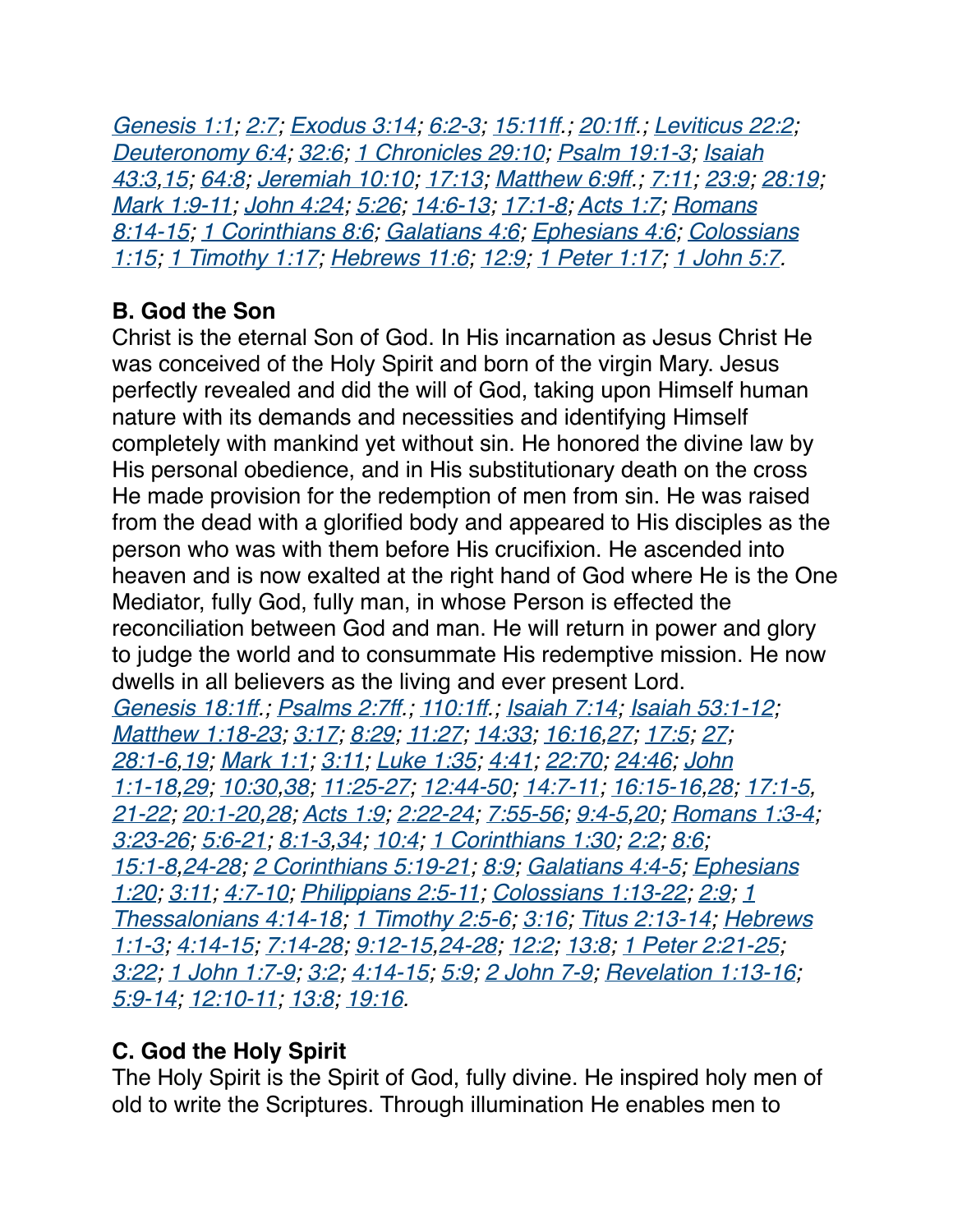understand truth. He exalts Christ. He convicts men of sin, of righteousness, and of judgment. He calls men to the Saviour, and effects regeneration. At the moment of regeneration He baptizes every believer into the Body of Christ. He cultivates Christian character, comforts believers, and bestows the spiritual gifts by which they serve God through His church. He seals the believer unto the day of final redemption. His presence in the Christian is the guarantee that God will bring the believer into the fullness of the stature of Christ. He enlightens and empowers the believer and the church in worship, evangelism, and service.

*[Genesis 1:2;](https://biblia.com/bible/csb/Gen%201.2) [Judges 14:6](https://biblia.com/bible/csb/Judg%2014.6); [Job 26:13](https://biblia.com/bible/csb/Job%2026.13); [Psalms 51:11;](https://biblia.com/bible/csb/Ps%2051.11) [139:7ff.](https://biblia.com/bible/csb/Psalms%20139.7ff); [Isaiah](https://biblia.com/bible/csb/Isa%2061.1-3)  [61:1-3](https://biblia.com/bible/csb/Isa%2061.1-3); [Joel 2:28-32;](https://biblia.com/bible/csb/Joel%202.28-32) [Matthew 1:18](https://biblia.com/bible/csb/Matt%201.18); [3:16;](https://biblia.com/bible/csb/Matthew%203.16) [4:1;](https://biblia.com/bible/csb/Matthew%204.1) [12:28-32;](https://biblia.com/bible/csb/Matthew%2012.28-32) [28:19](https://biblia.com/bible/csb/Matthew%2028.19); [Mark](https://biblia.com/bible/csb/Mark%201.10)  [1:10](https://biblia.com/bible/csb/Mark%201.10)[,12;](https://biblia.com/bible/csb/Mark%201.12) [Luke 1:35;](https://biblia.com/bible/csb/Luke%201.35) [4:1](https://biblia.com/bible/csb/Luke%204.1)[,18-19](https://biblia.com/bible/csb/Luke%204.18-19); [11:13;](https://biblia.com/bible/csb/Luke%2011.13) [12:12](https://biblia.com/bible/csb/Luke%2012.12); [24:49;](https://biblia.com/bible/csb/Luke%2024.49) [John 4:24](https://biblia.com/bible/csb/John%204.24); [14:16-17,](https://biblia.com/bible/csb/John%2014.16-17)[26;](https://biblia.com/bible/csb/John%2014.26) [15:26](https://biblia.com/bible/csb/John%2015.26); [16:7-14;](https://biblia.com/bible/csb/John%2016.7-14) [Acts 1:8;](https://biblia.com/bible/csb/Acts%201.8) [2:1-4](https://biblia.com/bible/csb/Acts%202.1-4)[,38](https://biblia.com/bible/csb/Acts%202.38); [4:31;](https://biblia.com/bible/csb/Acts%204.31) [5:3](https://biblia.com/bible/csb/Acts%205.3); [6:3](https://biblia.com/bible/csb/Acts%206.3); [7:55;](https://biblia.com/bible/csb/Acts%207.55) [8:17](https://biblia.com/bible/csb/Acts%208.17)[,39;](https://biblia.com/bible/csb/Acts%208.39) [10:44](https://biblia.com/bible/csb/Acts%2010.44); [13:2;](https://biblia.com/bible/csb/Acts%2013.2) [15:28](https://biblia.com/bible/csb/Acts%2015.28); [16:6;](https://biblia.com/bible/csb/Acts%2016.6) [19:1-6](https://biblia.com/bible/csb/Acts%2019.1-6); [Romans 8:9-11,](https://biblia.com/bible/csb/Rom%208.9-11)[14-16,](https://biblia.com/bible/csb/Romans%208.14-16)[26-27](https://biblia.com/bible/csb/Romans%208.26-27); [1](https://biblia.com/bible/csb/1%20Cor%202.10-14)  [Corinthians 2:10-14](https://biblia.com/bible/csb/1%20Cor%202.10-14); [3:16;](https://biblia.com/bible/csb/1%20Corinthians%203.16) [12:3-11](https://biblia.com/bible/csb/1%20Corinthians%2012.3-11)[,13](https://biblia.com/bible/csb/1%20Corinthians%2012.13); [Galatians 4:6](https://biblia.com/bible/csb/Gal%204.6); [Ephesians 1:13-14;](https://biblia.com/bible/csb/Eph%201.13-14) [4:30](https://biblia.com/bible/csb/Ephesians%204.30); [5:18;](https://biblia.com/bible/csb/Ephesians%205.18) [1 Thessalonians 5:19](https://biblia.com/bible/csb/1%20Thess%205.19); [1 Timothy 3:16;](https://biblia.com/bible/csb/1%20Tim%203.16) [4:1](https://biblia.com/bible/csb/1%20Timothy%204.1); [2 Timothy 1:14;](https://biblia.com/bible/csb/2%20Tim%201.14) [3:16](https://biblia.com/bible/csb/2%20Timothy%203.16); [Hebrews 9:8](https://biblia.com/bible/csb/Heb%209.8)[,14](https://biblia.com/bible/csb/Hebrews%209.14); [2 Peter 1:21;](https://biblia.com/bible/csb/2%20Pet%201.21) [1 John 4:13](https://biblia.com/bible/csb/1%20John%204.13); [5:6-7](https://biblia.com/bible/csb/1%20John%205.6-7); [Revelation 1:10;](https://biblia.com/bible/csb/Rev%201.10) [22:17](https://biblia.com/bible/csb/Revelation%2022.17).*

#### **III. Man**

Man is the special creation of God, made in His own image. He created them male and female as the crowning work of His creation. The gift of gender is thus part of the goodness of God's creation. In the beginning man was innocent of sin and was endowed by his Creator with freedom of choice. By his free choice man sinned against God and brought sin into the human race. Through the temptation of Satan man transgressed the command of God, and fell from his original innocence whereby his posterity inherit a nature and an environment inclined toward sin. Therefore, as soon as they are capable of moral action, they become transgressors and are under condemnation. Only the grace of God can bring man into His holy fellowship and enable man to fulfill the creative purpose of God. The sacredness of human personality is evident in that God created man in His own image, and in that Christ died for man; therefore, every person of every race possesses full dignity and is worthy of respect and Christian love.

*[Genesis 1:26-30;](https://biblia.com/bible/csb/Gen%201.26-30) [2:5](https://biblia.com/bible/csb/Genesis%202.5)[,7](https://biblia.com/bible/csb/Genesis%202.7)[,18-22;](https://biblia.com/bible/csb/Genesis%202.18-22) [3;](https://biblia.com/bible/csb/Genesis%202.3) [9:6](https://biblia.com/bible/csb/Genesis%209.6); [Psalms 1](https://biblia.com/bible/csb/Ps%201); [8:3-6;](https://biblia.com/bible/csb/Psalms%208.3-6) [32:1-5;](https://biblia.com/bible/csb/Psalms%2032.1-5) [51:5](https://biblia.com/bible/csb/Psalms%2051.5); [Isaiah 6:5](https://biblia.com/bible/csb/Isa%206.5); [Jeremiah 17:5;](https://biblia.com/bible/csb/Jer%2017.5) [Matthew 16:26](https://biblia.com/bible/csb/Matt%2016.26); [Acts 17:26-31](https://biblia.com/bible/csb/Acts%2017.26-31); [Romans](https://biblia.com/bible/csb/Rom%201.19-32)*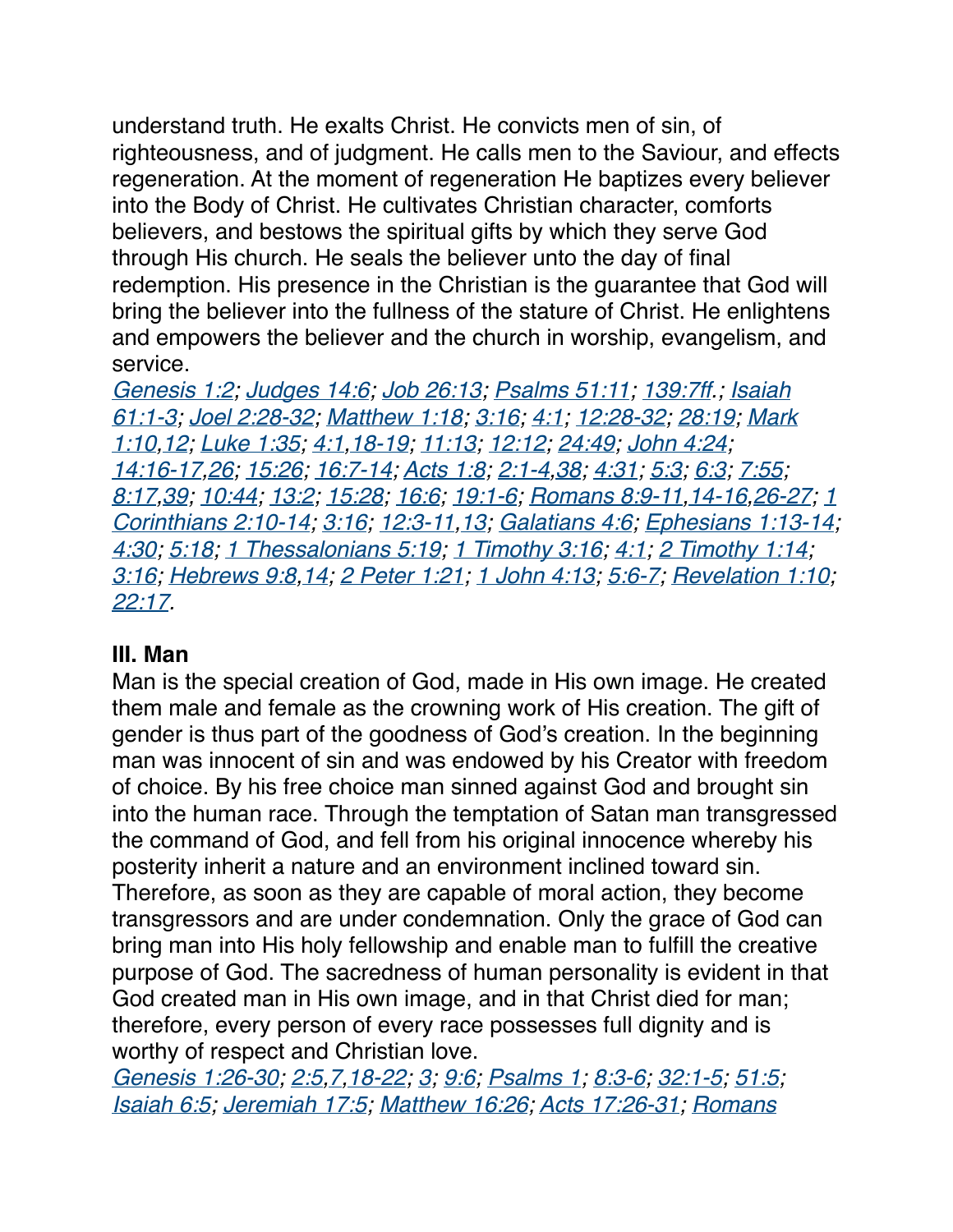*[1:19-32](https://biblia.com/bible/csb/Rom%201.19-32); [3:10-18,](https://biblia.com/bible/csb/Romans%203.10-18)[23](https://biblia.com/bible/csb/Romans%203.23); [5:6,](https://biblia.com/bible/csb/Romans%205.6)[12,](https://biblia.com/bible/csb/Romans%205.12)[19](https://biblia.com/bible/csb/Romans%205.19); [6:6](https://biblia.com/bible/csb/Romans%206.6); [7:14-25;](https://biblia.com/bible/csb/Romans%207.14-25) [8:14-18](https://biblia.com/bible/csb/Romans%208.14-18)[,29;](https://biblia.com/bible/csb/Romans%208.29) [1 Corinthians](https://biblia.com/bible/csb/1%20Cor%201.21-31)  [1:21-31](https://biblia.com/bible/csb/1%20Cor%201.21-31); [15:19,](https://biblia.com/bible/csb/1%20Corinthians%2015.19)[21-22](https://biblia.com/bible/csb/1%20Corinthians%2015.21-22); [Ephesians 2:1-22;](https://biblia.com/bible/csb/Eph%202.1-22) [Colossians 1:21-22;](https://biblia.com/bible/csb/Col%201.21-22) [3:9-11.](https://biblia.com/bible/csb/Colossians%203.9-11)*

#### **IV. Salvation**

Salvation involves the redemption of the whole man, and is offered freely to all who accept Jesus Christ as Lord and Saviour, who by His own blood obtained eternal redemption for the believer. In its broadest sense salvation includes regeneration, justification, sanctification, and glorification. There is no salvation apart from personal faith in Jesus Christ as Lord.

A. Regeneration, or the new birth, is a work of God's grace whereby believers become new creatures in Christ Jesus. It is a change of heart wrought by the Holy Spirit through conviction of sin, to which the sinner responds in repentance toward God and faith in the Lord Jesus Christ. Repentance and faith are inseparable experiences of grace.

Repentance is a genuine turning from sin toward God. Faith is the acceptance of Jesus Christ and commitment of the entire personality to Him as Lord and Saviour.

B. Justification is God's gracious and full acquittal upon principles of His righteousness of all sinners who repent and believe in Christ.

Justification brings the believer unto a relationship of peace and favor with God.

C. Sanctification is the experience, beginning in regeneration, by which the believer is set apart to God's purposes, and is enabled to progress toward moral and spiritual maturity through the presence and power of the Holy Spirit dwelling in him. Growth in grace should continue throughout the regenerate person's life.

D. Glorification is the culmination of salvation and is the final blessed and abiding state of the redeemed.

*[Genesis 3:15;](https://biblia.com/bible/csb/Gen%203.15) [Exodus 3:14-17;](https://biblia.com/bible/csb/Exod%203.14-17) [6:2-8](https://biblia.com/bible/csb/Exodus%206.2-8); [Matthew 1:21;](https://biblia.com/bible/csb/Matt%201.21) [4:17](https://biblia.com/bible/csb/Matthew%204.17); [16:21-26;](https://biblia.com/bible/csb/Matthew%2016.21-26) [27:22-28:6;](https://biblia.com/bible/csb/Matthew%2027.22-28.6) [Luke 1:68-69;](https://biblia.com/bible/csb/Luke%201.68-69) [2:28-32](https://biblia.com/bible/csb/Luke%202.28-32); [John 1:11-14](https://biblia.com/bible/csb/John%201.11-14)[,29;](https://biblia.com/bible/csb/John%201.29) [3:3-21](https://biblia.com/bible/csb/John%203.3-21)[,36](https://biblia.com/bible/csb/John%203.36); [5:24;](https://biblia.com/bible/csb/John%205.24) [10:9](https://biblia.com/bible/csb/John%2010.9)[,28-29;](https://biblia.com/bible/csb/John%2010.28-29) [15:1-16](https://biblia.com/bible/csb/John%2015.1-16); [17:17;](https://biblia.com/bible/csb/John%2017.17) [Acts 2:21;](https://biblia.com/bible/csb/Acts%202.21) [4:12](https://biblia.com/bible/csb/Acts%204.12); [15:11;](https://biblia.com/bible/csb/Acts%2015.11) [16:30-31](https://biblia.com/bible/csb/Acts%2016.30-31); [17:30-31;](https://biblia.com/bible/csb/Acts%2017.30-31) [20:32](https://biblia.com/bible/csb/Acts%2020.32); [Romans 1:16-18](https://biblia.com/bible/csb/Rom%201.16-18); [2:4;](https://biblia.com/bible/csb/Romans%202.4) [3:23-25](https://biblia.com/bible/csb/Romans%203.23-25); [4:3ff](https://biblia.com/bible/csb/Romans%204.3ff).; [5:8-10;](https://biblia.com/bible/csb/Romans%205.8-10) [6:1-23](https://biblia.com/bible/csb/Romans%206.1-23); [8:1-18](https://biblia.com/bible/csb/Romans%208.1-18)[,29-39;](https://biblia.com/bible/csb/Romans%208.29-39) [10:9-10](https://biblia.com/bible/csb/Romans%2010.9-10)[,13](https://biblia.com/bible/csb/Romans%2010.13); [13:11-14;](https://biblia.com/bible/csb/Romans%2013.11-14) [1 Corinthians 1:18](https://biblia.com/bible/csb/1%20Cor%201.18)[,30](https://biblia.com/bible/csb/1%20Corinthians%201.30); [6:19-20;](https://biblia.com/bible/csb/1%20Corinthians%206.19-20)* 

*[15:10](https://biblia.com/bible/csb/1%20Corinthians%2015.10); [2 Corinthians 5:17-20;](https://biblia.com/bible/csb/2%20Cor%205.17-20) [Galatians 2:20;](https://biblia.com/bible/csb/Gal%202.20) [3:13](https://biblia.com/bible/csb/Galatians%203.13); [5:22-25;](https://biblia.com/bible/csb/Galatians%205.22-25) [6:15](https://biblia.com/bible/csb/Galatians%206.15); [Ephesians 1:7](https://biblia.com/bible/csb/Eph%201.7); [2:8-22;](https://biblia.com/bible/csb/Ephesians%202.8-22) [4:11-16](https://biblia.com/bible/csb/Ephesians%204.11-16); [Philippians 2:12-13](https://biblia.com/bible/csb/Phil%202.12-13); [Colossians 1:9-22;](https://biblia.com/bible/csb/Col%201.9-22) [3:1ff](https://biblia.com/bible/csb/Colossians%203.1ff).; [1 Thessalonians 5:23-24;](https://biblia.com/bible/csb/1%20Thess%205.23-24) [2 Timothy 1:12](https://biblia.com/bible/csb/2%20Tim%201.12); [Titus 2:11-14](https://biblia.com/bible/csb/Titus%202.11-14); [Hebrews](https://biblia.com/bible/csb/Heb%202.1-3)*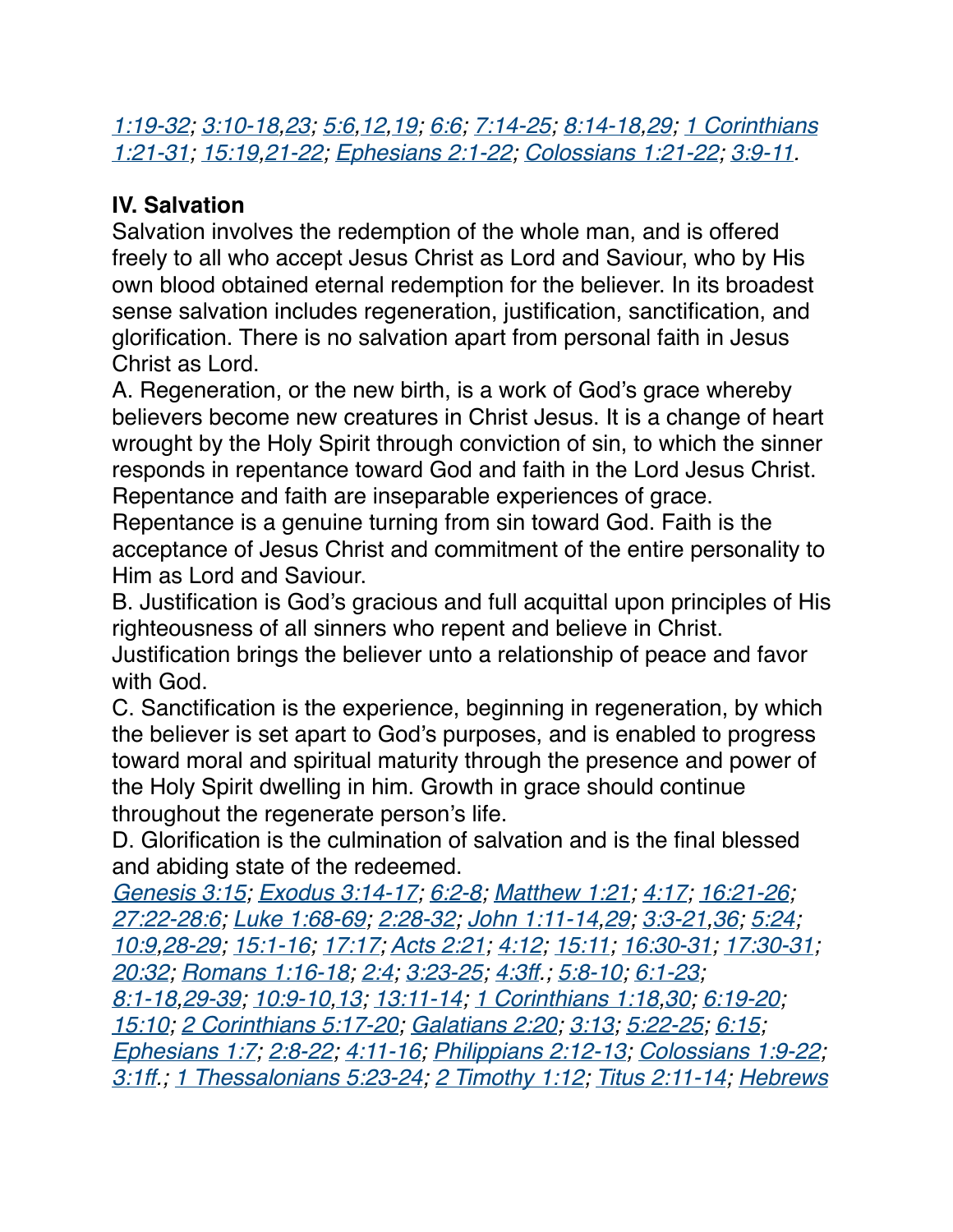*[2:1-3](https://biblia.com/bible/csb/Heb%202.1-3); [5:8-9](https://biblia.com/bible/csb/Hebrews%205.8-9); [9:24-28](https://biblia.com/bible/csb/Hebrews%209.24-28); [11:1-12:8,](https://biblia.com/bible/csb/Hebrews%2011.1-12.8)[14;](https://biblia.com/bible/csb/Hebrews%2011.14) [James 2:14-26](https://biblia.com/bible/csb/James%202.14-26); [1 Peter 1:2-23;](https://biblia.com/bible/csb/1%20Pet%201.2-23) [1](https://biblia.com/bible/csb/1%20John%201.6-2.11)  [John 1:6-2:11](https://biblia.com/bible/csb/1%20John%201.6-2.11); [Revelation 3:20](https://biblia.com/bible/csb/Rev%203.20); [21:1-22:5](https://biblia.com/bible/csb/Revelation%2021.1-22.5).*

### **V. God's Purpose of Grace**

Election is the gracious purpose of God, according to which He regenerates, justifies, sanctifies, and glorifies sinners. It is consistent with the free agency of man, and comprehends all the means in connection with the end. It is the glorious display of God's sovereign goodness, and is infinitely wise, holy, and unchangeable. It excludes boasting and promotes humility.

All true believers endure to the end. Those whom God has accepted in Christ, and sanctified by His Spirit, will never fall away from the state of grace, but shall persevere to the end. Believers may fall into sin through neglect and temptation, whereby they grieve the Spirit, impair their graces and comforts, and bring reproach on the cause of Christ and temporal judgments on themselves; yet they shall be kept by the power of God through faith unto salvation.

*[Genesis 12:1-3;](https://biblia.com/bible/csb/Gen%2012.1-3) [Exodus 19:5-8;](https://biblia.com/bible/csb/Exod%2019.5-8) [1 Samuel 8:4-7,](https://biblia.com/bible/csb/1%20Sam%208.4-7)[19-22](https://biblia.com/bible/csb/1%20Samuel%208.19-22); [Isaiah 5:1-7](https://biblia.com/bible/csb/Isa%205.1-7); [Jeremiah 31:31ff](https://biblia.com/bible/csb/Jer%2031.31ff).; [Matthew 16:18-19](https://biblia.com/bible/csb/Matt%2016.18-19); [21:28-45;](https://biblia.com/bible/csb/Matthew%2021.28-45) [24:22](https://biblia.com/bible/csb/Matthew%2024.22)[,31](https://biblia.com/bible/csb/Matthew%2024.31); [25:34;](https://biblia.com/bible/csb/Matthew%2025.34) [Luke](https://biblia.com/bible/csb/Luke%201.68-79)  [1:68-79](https://biblia.com/bible/csb/Luke%201.68-79); [2:29-32;](https://biblia.com/bible/csb/Luke%202.29-32) [19:41-44;](https://biblia.com/bible/csb/Luke%2019.41-44) [24:44-48](https://biblia.com/bible/csb/Luke%2024.44-48); [John 1:12-14](https://biblia.com/bible/csb/John%201.12-14); [3:16;](https://biblia.com/bible/csb/John%203.16) [5:24](https://biblia.com/bible/csb/John%205.24); [6:44-45](https://biblia.com/bible/csb/John%206.44-45)[,65;](https://biblia.com/bible/csb/John%206.65) [10:27-29](https://biblia.com/bible/csb/John%2010.27-29); [15:16;](https://biblia.com/bible/csb/John%2015.16) [17:6](https://biblia.com/bible/csb/John%2017.6)[,12,](https://biblia.com/bible/csb/John%2017.12)[17-18;](https://biblia.com/bible/csb/John%2017.17-18) [Acts 20:32;](https://biblia.com/bible/csb/Acts%2020.32) [Romans 5:9-10;](https://biblia.com/bible/csb/Rom%205.9-10) [8:28-39](https://biblia.com/bible/csb/Romans%208.28-39); [10:12-15](https://biblia.com/bible/csb/Romans%2010.12-15); [11:5-7](https://biblia.com/bible/csb/Romans%2011.5-7)[,26-36;](https://biblia.com/bible/csb/Romans%2011.26-36) [1 Corinthians 1:1-2;](https://biblia.com/bible/csb/1%20Cor%201.1-2) [15:24-28](https://biblia.com/bible/csb/1%20Corinthians%2015.24-28); [Ephesians 1:4-23](https://biblia.com/bible/csb/Eph%201.4-23); [2:1-10;](https://biblia.com/bible/csb/Ephesians%202.1-10) [3:1-11](https://biblia.com/bible/csb/Ephesians%203.1-11); [Colossians 1:12-14;](https://biblia.com/bible/csb/Col%201.12-14) [2 Thessalonians](https://biblia.com/bible/csb/2%20Thess%202.13-14)  [2:13-14](https://biblia.com/bible/csb/2%20Thess%202.13-14); [2 Timothy 1:12](https://biblia.com/bible/csb/2%20Tim%201.12); [2:10,](https://biblia.com/bible/csb/2%20Timothy%202.10)[19;](https://biblia.com/bible/csb/2%20Timothy%202.19) [Hebrews 11:39–12:2](https://biblia.com/bible/csb/Heb%2011.39%E2%80%9312.2); [James 1:12;](https://biblia.com/bible/csb/James%201.12) [1](https://biblia.com/bible/csb/1%20Pet%201.2-5)  [Peter 1:2-5](https://biblia.com/bible/csb/1%20Pet%201.2-5)[,13](https://biblia.com/bible/csb/1%20Peter%201.13); [2:4-10;](https://biblia.com/bible/csb/1%20Peter%202.4-10) [1 John 1:7-9;](https://biblia.com/bible/csb/1%20John%201.7-9) [2:19](https://biblia.com/bible/csb/1%20John%202.19); [3:2.](https://biblia.com/bible/csb/1%20John%203.2)*

# **VI. The Church**

A New Testament church of the Lord Jesus Christ is an autonomous local congregation of baptized believers, associated by covenant in the faith and fellowship of the gospel; observing the two ordinances of Christ, governed by His laws, exercising the gifts, rights, and privileges invested in them by His Word, and seeking to extend the gospel to the ends of the earth. Each congregation operates under the Lordship of Christ through democratic processes. In such a congregation each member is responsible and accountable to Christ as Lord. Its scriptural officers are pastors and deacons. While both men and women are gifted for service in the church, the office of pastor is limited to men as qualified by Scripture.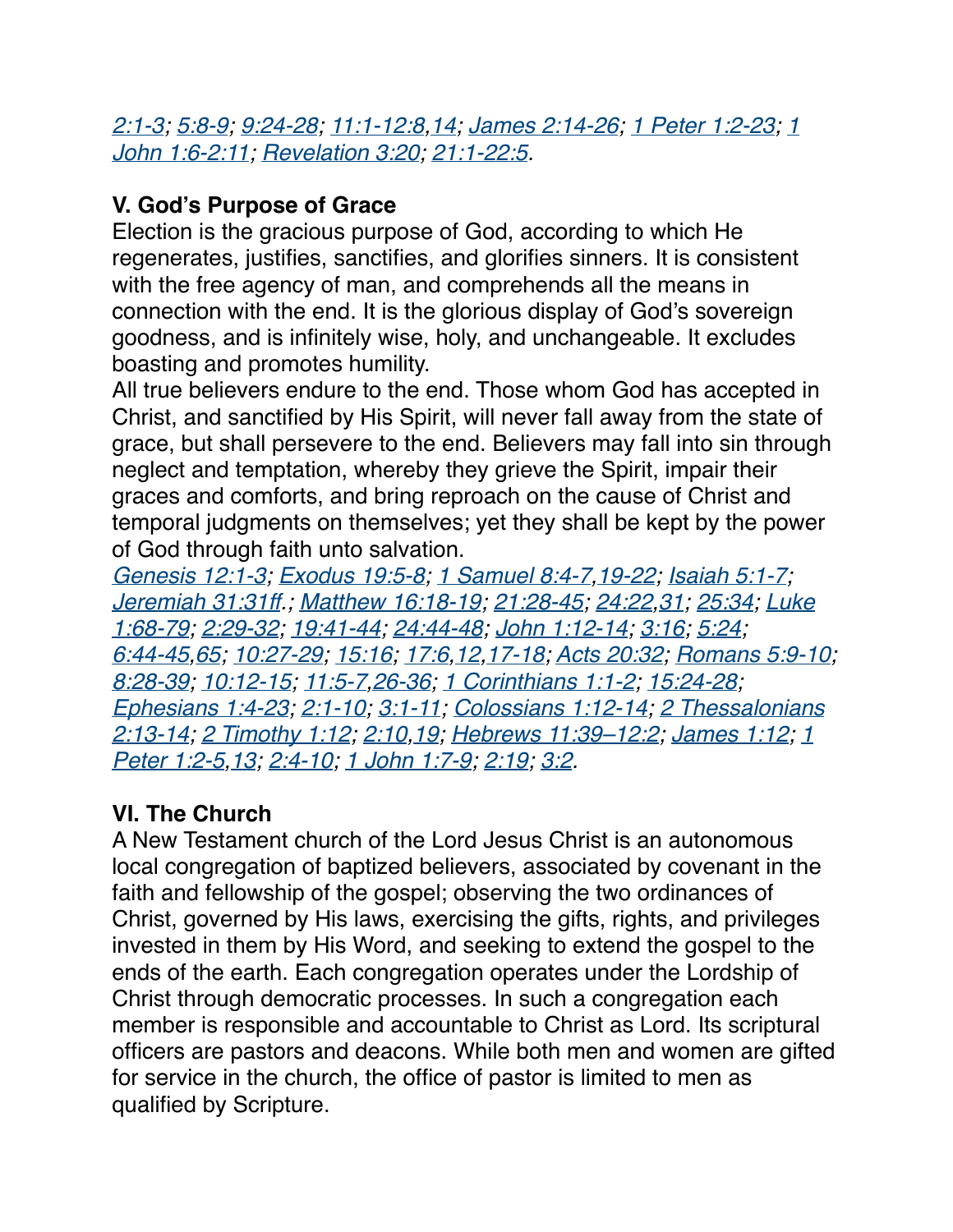The New Testament speaks also of the church as the Body of Christ which includes all of the redeemed of all the ages, believers from every tribe, and tongue, and people, and nation.

*[Matthew 16:15-19;](https://biblia.com/bible/csb/Matt%2016.15-19) [18:15-20](https://biblia.com/bible/csb/Matthew%2018.15-20); [Acts 2:41-42](https://biblia.com/bible/csb/Acts%202.41-42)[,47;](https://biblia.com/bible/csb/Acts%202.47) [5:11-14;](https://biblia.com/bible/csb/Acts%205.11-14) [6:3-6](https://biblia.com/bible/csb/Acts%206.3-6); [13:1-3;](https://biblia.com/bible/csb/Acts%2013.1-3) [14:23](https://biblia.com/bible/csb/Acts%2014.23)[,27;](https://biblia.com/bible/csb/Acts%2014.27) [15:1-30](https://biblia.com/bible/csb/Acts%2015.1-30); [16:5;](https://biblia.com/bible/csb/Acts%2016.5) [20:28](https://biblia.com/bible/csb/Acts%2020.28); [Romans 1:7;](https://biblia.com/bible/csb/Rom%201.7) [1 Corinthians 1:2](https://biblia.com/bible/csb/1%20Cor%201.2); [3:16;](https://biblia.com/bible/csb/1%20Corinthians%203.16) [5:4-5](https://biblia.com/bible/csb/1%20Corinthians%205.4-5); [7:17;](https://biblia.com/bible/csb/1%20Corinthians%207.17) [9:13-14](https://biblia.com/bible/csb/1%20Corinthians%209.13-14); [12](https://biblia.com/bible/csb/1%20Corinthians%209.12); [Ephesians 1:22-23](https://biblia.com/bible/csb/Eph%201.22-23); [2:19-22;](https://biblia.com/bible/csb/Ephesians%202.19-22) [3:8-11,](https://biblia.com/bible/csb/Ephesians%203.8-11)[21](https://biblia.com/bible/csb/Ephesians%203.21); [5:22-32](https://biblia.com/bible/csb/Ephesians%205.22-32); [Philippians 1:1](https://biblia.com/bible/csb/Phil%201.1); [Colossians 1:18](https://biblia.com/bible/csb/Col%201.18); [1 Timothy 2:9-14;](https://biblia.com/bible/csb/1%20Tim%202.9-14) [3:1-15](https://biblia.com/bible/csb/1%20Timothy%203.1-15); [4:14](https://biblia.com/bible/csb/1%20Timothy%204.14); [Hebrews 11:39-40](https://biblia.com/bible/csb/Heb%2011.39-40); [1 Peter 5:1-4;](https://biblia.com/bible/csb/1%20Pet%205.1-4) [Revelation 2-3;](https://biblia.com/bible/csb/Rev%202-3) [21:2-3](https://biblia.com/bible/csb/Revelation%2021.2-3).*

## **VII. Baptism and the Lord's Supper**

Christian baptism is the immersion of a believer in water in the name of the Father, the Son, and the Holy Spirit. It is an act of obedience symbolizing the believer's faith in a crucified, buried, and risen Saviour, the believer's death to sin, the burial of the old life, and the resurrection to walk in newness of life in Christ Jesus. It is a testimony to his faith in the final resurrection of the dead. Being a church ordinance, it is prerequisite to the privileges of church membership and to the Lord's Supper.

The Lord's Supper is a symbolic act of obedience whereby members of the church, through partaking of the bread and the fruit of the vine, memorialize the death of the Redeemer and anticipate His second coming.

*[Matthew 3:13-17](https://biblia.com/bible/csb/Matt%203.13-17); [26:26-30](https://biblia.com/bible/csb/Matthew%2026.26-30); [28:19-20;](https://biblia.com/bible/csb/Matthew%2028.19-20) [Mark 1:9-11](https://biblia.com/bible/csb/Mark%201.9-11); [14:22-26](https://biblia.com/bible/csb/Mark%2014.22-26); [Luke](https://biblia.com/bible/csb/Luke%203.21-22)  [3:21-22](https://biblia.com/bible/csb/Luke%203.21-22); [22:19-20](https://biblia.com/bible/csb/Luke%2022.19-20); [John 3:23](https://biblia.com/bible/csb/John%203.23); [Acts 2:41-42](https://biblia.com/bible/csb/Acts%202.41-42); [8:35-39;](https://biblia.com/bible/csb/Acts%208.35-39) [16:30-33](https://biblia.com/bible/csb/Acts%2016.30-33); [20:7;](https://biblia.com/bible/csb/Acts%2020.7) [Romans 6:3-5;](https://biblia.com/bible/csb/Rom%206.3-5) [1 Corinthians 10:16,](https://biblia.com/bible/csb/1%20Cor%2010.16)[21](https://biblia.com/bible/csb/1%20Corinthians%2010.21); [11:23-29;](https://biblia.com/bible/csb/1%20Corinthians%2011.23-29) [Colossians 2:12](https://biblia.com/bible/csb/Col%202.12).*

# **VIII. The Lord's Day**

The first day of the week is the Lord's Day. It is a Christian institution for regular observance. It commemorates the resurrection of Christ from the dead and should include exercises of worship and spiritual devotion, both public and private. Activities on the Lord's Day should be commensurate with the Christian's conscience under the Lordship of Jesus Christ.

*[Exodus 20:8-11;](https://biblia.com/bible/csb/Exod%2020.8-11) [Matthew 12:1-12;](https://biblia.com/bible/csb/Matt%2012.1-12) [28:1ff.](https://biblia.com/bible/csb/Matthew%2028.1ff); [Mark 2:27-28;](https://biblia.com/bible/csb/Mark%202.27-28) [16:1-7](https://biblia.com/bible/csb/Mark%2016.1-7); [Luke](https://biblia.com/bible/csb/Luke%2024.1-3)  [24:1-3](https://biblia.com/bible/csb/Luke%2024.1-3)[,33-36;](https://biblia.com/bible/csb/Luke%2024.33-36) [John 4:21-24;](https://biblia.com/bible/csb/John%204.21-24) [20:1](https://biblia.com/bible/csb/John%2020.1)[,19-28;](https://biblia.com/bible/csb/John%2020.19-28) [Acts 20:7;](https://biblia.com/bible/csb/Acts%2020.7) [Romans 14:5-10](https://biblia.com/bible/csb/Rom%2014.5-10); [I](https://biblia.com/bible/csb/1%20Cor%2016.1-2)  [Corinthians 16:1-2](https://biblia.com/bible/csb/1%20Cor%2016.1-2); [Colossians 2:16;](https://biblia.com/bible/csb/Col%202.16) [3:16](https://biblia.com/bible/csb/Colossians%203.16); [Revelation 1:10.](https://biblia.com/bible/csb/Rev%201.10)*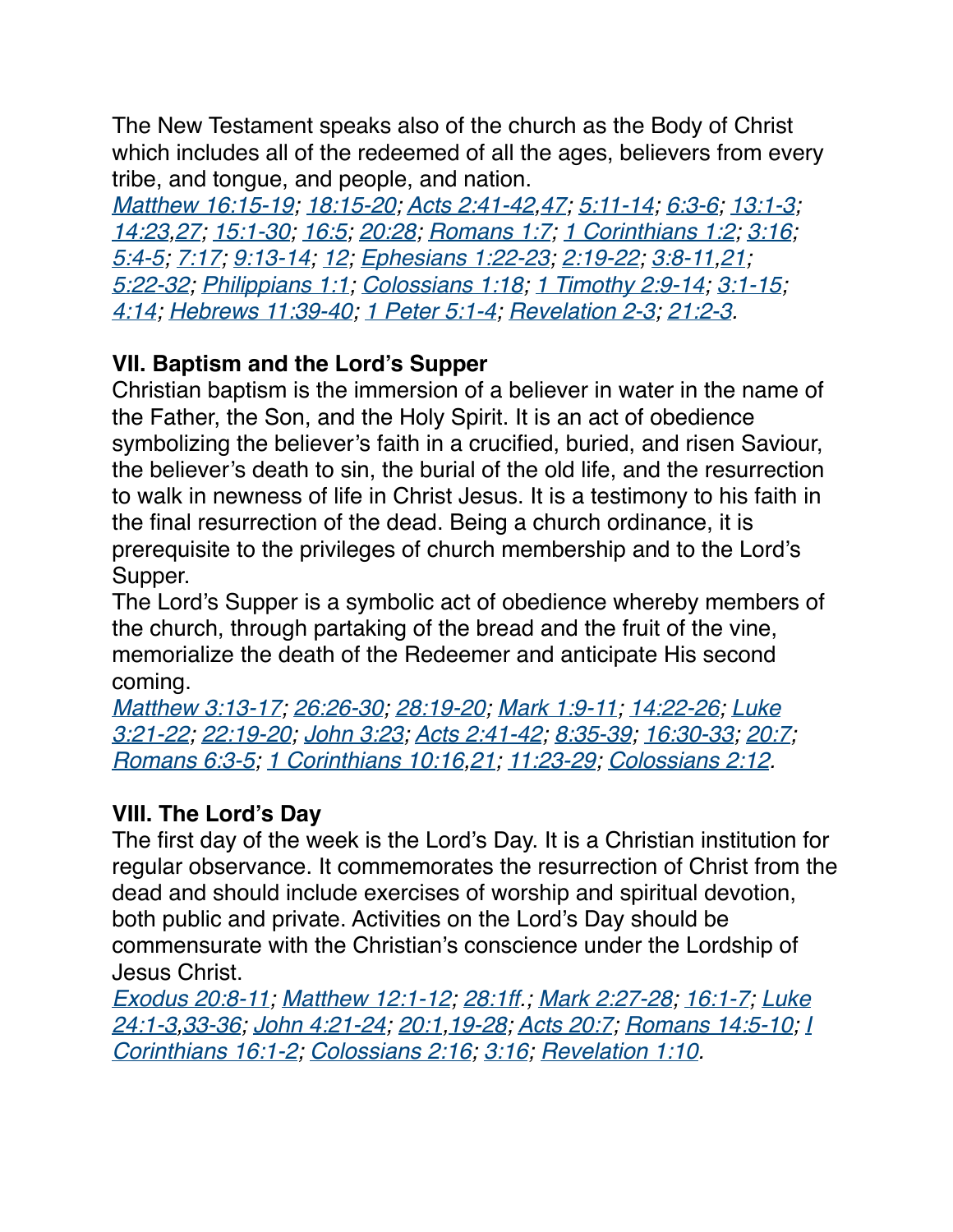# **IX. The Kingdom**

The Kingdom of God includes both His general sovereignty over the universe and His particular kingship over men who willfully acknowledge Him as King. Particularly the Kingdom is the realm of salvation into which men enter by trustful, childlike commitment to Jesus Christ. Christians ought to pray and to labor that the Kingdom may come and God's will be done on earth. The full consummation of the Kingdom awaits the return of Jesus Christ and the end of this age. *[Genesis 1:1;](https://biblia.com/bible/csb/Gen%201.1) [Isaiah 9:6-7;](https://biblia.com/bible/csb/Isa%209.6-7) [Jeremiah 23:5-6](https://biblia.com/bible/csb/Jer%2023.5-6); [Matthew 3:2;](https://biblia.com/bible/csb/Matt%203.2) [4:8-10](https://biblia.com/bible/csb/Matthew%204.8-10)[,23](https://biblia.com/bible/csb/Matthew%204.23);* 

*[12:25-28;](https://biblia.com/bible/csb/Matthew%2012.25-28) [13:1-52](https://biblia.com/bible/csb/Matthew%2013.1-52); [25:31-46;](https://biblia.com/bible/csb/Matthew%2025.31-46) [26:29](https://biblia.com/bible/csb/Matthew%2026.29); [Mark 1:14-15](https://biblia.com/bible/csb/Mark%201.14-15); [9:1](https://biblia.com/bible/csb/Mark%209.1); [Luke 4:43;](https://biblia.com/bible/csb/Luke%204.43) [8:1;](https://biblia.com/bible/csb/Luke%208.1) [9:2](https://biblia.com/bible/csb/Luke%209.2); [12:31-32;](https://biblia.com/bible/csb/Luke%2012.31-32) [17:20-21](https://biblia.com/bible/csb/Luke%2017.20-21); [23:42](https://biblia.com/bible/csb/Luke%2023.42); [John 3:3;](https://biblia.com/bible/csb/John%203.3) [18:36;](https://biblia.com/bible/csb/John%2018.36) [Acts 1:6-7](https://biblia.com/bible/csb/Acts%201.6-7); [17:22-31](https://biblia.com/bible/csb/Acts%2017.22-31); [Romans 5:17;](https://biblia.com/bible/csb/Rom%205.17) [8:19](https://biblia.com/bible/csb/Romans%208.19); [1 Corinthians 15:24-28;](https://biblia.com/bible/csb/1%20Cor%2015.24-28) [Colossians 1:13](https://biblia.com/bible/csb/Col%201.13); [Hebrews](https://biblia.com/bible/csb/Heb%2011.10)  [11:10](https://biblia.com/bible/csb/Heb%2011.10)[,16;](https://biblia.com/bible/csb/Hebrews%2011.16) [12:28](https://biblia.com/bible/csb/Hebrews%2012.28); [1 Peter 2:4-10;](https://biblia.com/bible/csb/1%20Pet%202.4-10) [4:13](https://biblia.com/bible/csb/1%20Peter%204.13); [Revelation 1:6](https://biblia.com/bible/csb/Rev%201.6)[,9](https://biblia.com/bible/csb/Revelation%201.9); [5:10;](https://biblia.com/bible/csb/Revelation%205.10) [11:15](https://biblia.com/bible/csb/Revelation%2011.15); [21-22](https://biblia.com/bible/csb/Revelation%2011.21-22).*

# **X. Last Things**

God, in His own time and in His own way, will bring the world to its appropriate end. According to His promise, Jesus Christ will return personally and visibly in glory to the earth; the dead will be raised; and Christ will judge all men in righteousness. The unrighteous will be consigned to Hell, the place of everlasting punishment. The righteous in their resurrected and glorified bodies will receive their reward and will dwell forever in Heaven with the Lord.

*[Isaiah 2:4](https://biblia.com/bible/csb/Isa%202.4); [11:9;](https://biblia.com/bible/csb/Isaiah%2011.9) [Matthew 16:27](https://biblia.com/bible/csb/Matt%2016.27); [18:8-9;](https://biblia.com/bible/csb/Matthew%2018.8-9) [19:28](https://biblia.com/bible/csb/Matthew%2019.28); [24:27,](https://biblia.com/bible/csb/Matthew%2024.27)[30,](https://biblia.com/bible/csb/Matthew%2024.30)[36](https://biblia.com/bible/csb/Matthew%2024.36)[,44](https://biblia.com/bible/csb/Matthew%2024.44); [25:31-46;](https://biblia.com/bible/csb/Matthew%2025.31-46) [26:64](https://biblia.com/bible/csb/Matthew%2026.64); [Mark 8:38;](https://biblia.com/bible/csb/Mark%208.38) [9:43-48](https://biblia.com/bible/csb/Mark%209.43-48); [Luke 12:40,](https://biblia.com/bible/csb/Luke%2012.40)[48;](https://biblia.com/bible/csb/Luke%2012.48) [16:19-26](https://biblia.com/bible/csb/Luke%2016.19-26); [17:22-37;](https://biblia.com/bible/csb/Luke%2017.22-37) [21:27-28](https://biblia.com/bible/csb/Luke%2021.27-28); [John 14:1-3](https://biblia.com/bible/csb/John%2014.1-3); [Acts 1:11](https://biblia.com/bible/csb/Acts%201.11); [17:31;](https://biblia.com/bible/csb/Acts%2017.31) [Romans 14:10](https://biblia.com/bible/csb/Rom%2014.10); [1](https://biblia.com/bible/csb/1%20Cor%204.5)  [Corinthians 4:5;](https://biblia.com/bible/csb/1%20Cor%204.5) [15:24-28,](https://biblia.com/bible/csb/1%20Corinthians%2015.24-28)[35-58;](https://biblia.com/bible/csb/1%20Corinthians%2015.35-58) [2 Corinthians 5:10](https://biblia.com/bible/csb/2%20Cor%205.10); [Philippians 3:20-21](https://biblia.com/bible/csb/Phil%203.20-21); [Colossians 1:5;](https://biblia.com/bible/csb/Col%201.5) [3:4;](https://biblia.com/bible/csb/Colossians%203.4) [1 Thessalonians 4:14-18](https://biblia.com/bible/csb/1%20Thess%204.14-18); [5:1ff](https://biblia.com/bible/csb/1%20Thessalonians%205.1ff).; [2 Thessalonians](https://biblia.com/bible/csb/2%20Thess%201.7ff)  [1:7ff](https://biblia.com/bible/csb/2%20Thess%201.7ff).; [2](https://biblia.com/bible/csb/2%20Thessalonians%201.2); [1 Timothy 6:14;](https://biblia.com/bible/csb/1%20Tim%206.14) [2 Timothy 4:1,](https://biblia.com/bible/csb/2%20Tim%204.1)[8;](https://biblia.com/bible/csb/2%20Timothy%204.8) [Titus 2:13;](https://biblia.com/bible/csb/Titus%202.13) [Hebrews 9:27-28](https://biblia.com/bible/csb/Heb%209.27-28); [James 5:8](https://biblia.com/bible/csb/James%205.8); [2 Peter 3:7ff](https://biblia.com/bible/csb/2%20Pet%203.7ff).; [1 John 2:28;](https://biblia.com/bible/csb/1%20John%202.28) [3:2](https://biblia.com/bible/csb/1%20John%203.2); [Jude 14;](https://biblia.com/bible/csb/Jude%2014) [Revelation 1:18](https://biblia.com/bible/csb/Rev%201.18); [3:11](https://biblia.com/bible/csb/Revelation%203.11); [20:1-22:13](https://biblia.com/bible/csb/Revelation%2020.1-22.13).*

# **XI. Evangelism and Missions**

It is the duty and privilege of every follower of Christ and of every church of the Lord Jesus Christ to endeavor to make disciples of all nations. The new birth of man's spirit by God's Holy Spirit means the birth of love for others. Missionary effort on the part of all rests thus upon a spiritual necessity of the regenerate life, and is expressly and repeatedly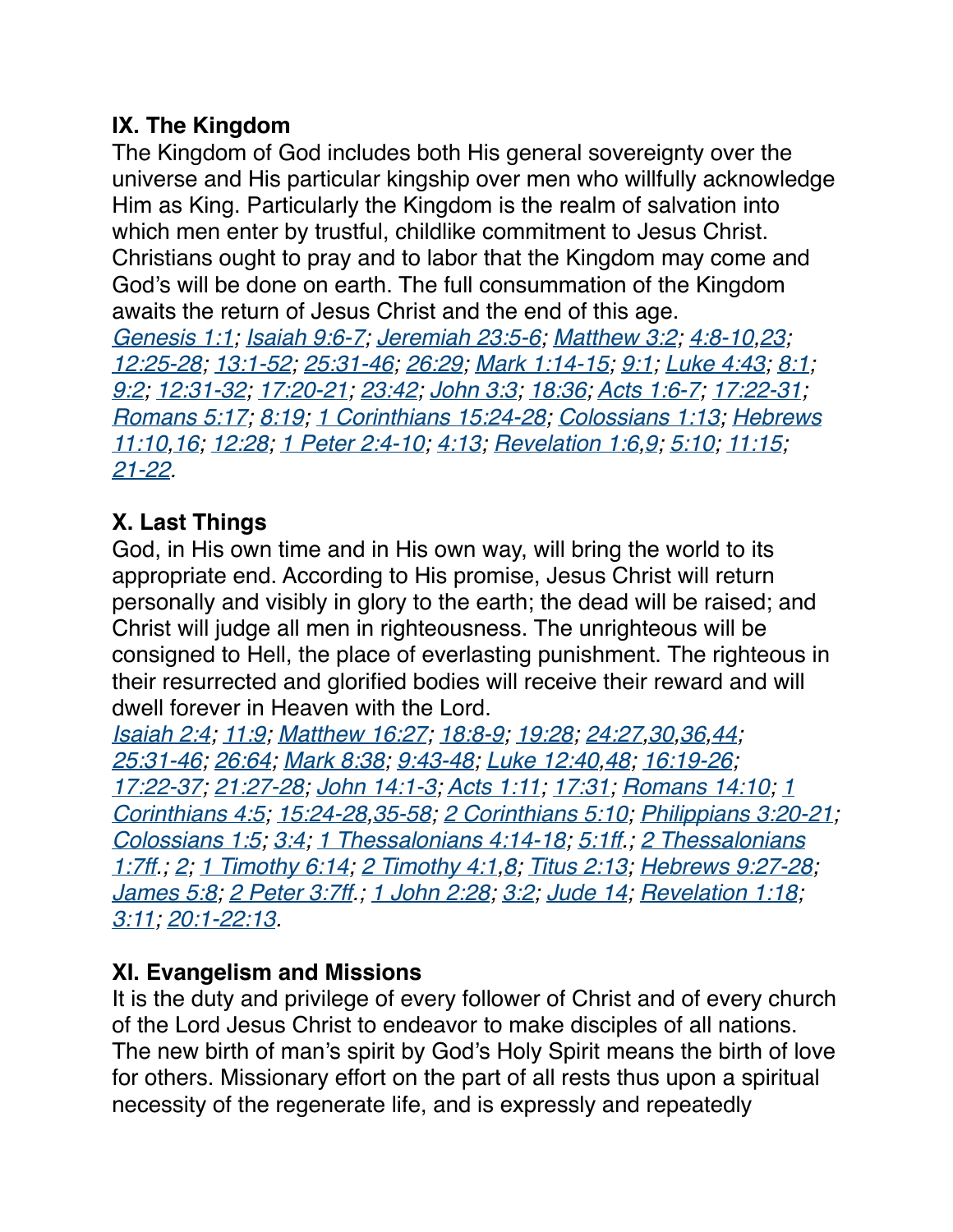commanded in the teachings of Christ. The Lord Jesus Christ has commanded the preaching of the gospel to all nations. It is the duty of every child of God to seek constantly to win the lost to Christ by verbal witness undergirded by a Christian lifestyle, and by other methods in harmony with the gospel of Christ.

*[Genesis 12:1-3;](https://biblia.com/bible/csb/Gen%2012.1-3) [Exodus 19:5-6;](https://biblia.com/bible/csb/Exod%2019.5-6) [Isaiah 6:1-8](https://biblia.com/bible/csb/Isa%206.1-8); [Matthew 9:37-38;](https://biblia.com/bible/csb/Matt%209.37-38) [10:5-15](https://biblia.com/bible/csb/Matthew%2010.5-15); [13:18-30,](https://biblia.com/bible/csb/Matthew%2013.18-30) [37-43;](https://biblia.com/bible/csb/Matthew%2013.37-43) [16:19](https://biblia.com/bible/csb/Matthew%2016.19); [22:9-10;](https://biblia.com/bible/csb/Matthew%2022.9-10) [24:14](https://biblia.com/bible/csb/Matthew%2024.14); [28:18-20](https://biblia.com/bible/csb/Matthew%2028.18-20); [Luke 10:1-18](https://biblia.com/bible/csb/Luke%2010.1-18); [24:46-53;](https://biblia.com/bible/csb/Luke%2024.46-53) [John 14:11-12;](https://biblia.com/bible/csb/John%2014.11-12) [15:7-8](https://biblia.com/bible/csb/John%2015.7-8)[,16](https://biblia.com/bible/csb/John%2015.16); [17:15;](https://biblia.com/bible/csb/John%2017.15) [20:21](https://biblia.com/bible/csb/John%2020.21); [Acts 1:8](https://biblia.com/bible/csb/Acts%201.8); [2;](https://biblia.com/bible/csb/Acts%201.2) [8:26-40](https://biblia.com/bible/csb/Acts%208.26-40); [10:42-48;](https://biblia.com/bible/csb/Acts%2010.42-48) [13:2-3;](https://biblia.com/bible/csb/Acts%2013.2-3) [Romans 10:13-15;](https://biblia.com/bible/csb/Rom%2010.13-15) [Ephesians 3:1-11](https://biblia.com/bible/csb/Eph%203.1-11); [1 Thessalonians](https://biblia.com/bible/csb/1%20Thess%201.8)  [1:8](https://biblia.com/bible/csb/1%20Thess%201.8); [2 Timothy 4:5;](https://biblia.com/bible/csb/2%20Tim%204.5) [Hebrews 2:1-3;](https://biblia.com/bible/csb/Heb%202.1-3) [11:39-12:2](https://biblia.com/bible/csb/Hebrews%2011.39-12.2); [1 Peter 2:4-10;](https://biblia.com/bible/csb/1%20Pet%202.4-10) [Revelation 22:17](https://biblia.com/bible/csb/Rev%2022.17).*

# **XII. Education**

Christianity is the faith of enlightenment and intelligence. In Jesus Christ abide all the treasures of wisdom and knowledge. All sound learning is, therefore, a part of our Christian heritage. The new birth opens all human faculties and creates a thirst for knowledge. Moreover, the cause of education in the Kingdom of Christ is co-ordinate with the causes of missions and general benevolence, and should receive along with these the liberal support of the churches. An adequate system of Christian education is necessary to a complete spiritual program for Christ's people.

In Christian education there should be a proper balance between academic freedom and academic responsibility. Freedom in any orderly relationship of human life is always limited and never absolute. The freedom of a teacher in a Christian school, college, or seminary is limited by the pre-eminence of Jesus Christ, by the authoritative nature of the Scriptures, and by the distinct purpose for which the school exists. *[Deuteronomy 4:1,](https://biblia.com/bible/csb/Deut%204.1)[5,](https://biblia.com/bible/csb/Deuteronomy%204.5)[9](https://biblia.com/bible/csb/Deuteronomy%204.9)[,14](https://biblia.com/bible/csb/Deuteronomy%204.14); [6:1-10;](https://biblia.com/bible/csb/Deuteronomy%206.1-10) [31:12-13](https://biblia.com/bible/csb/Deuteronomy%2031.12-13); [Nehemiah 8:1-8](https://biblia.com/bible/csb/Neh%208.1-8); [Job 28:28](https://biblia.com/bible/csb/Job%2028.28); [Psalms 19:7ff.](https://biblia.com/bible/csb/Ps%2019.7ff); [119:11;](https://biblia.com/bible/csb/Psalms%20119.11) [Proverbs 3:13ff](https://biblia.com/bible/csb/Prov%203.13ff).; [4:1-10;](https://biblia.com/bible/csb/Proverbs%204.1-10) [8:1-7,](https://biblia.com/bible/csb/Proverbs%208.1-7)[11](https://biblia.com/bible/csb/Proverbs%208.11); [15:14;](https://biblia.com/bible/csb/Proverbs%2015.14) [Ecclesiastes 7:19](https://biblia.com/bible/csb/Eccles%207.19); [Matthew 5:2;](https://biblia.com/bible/csb/Matt%205.2) [7:24ff](https://biblia.com/bible/csb/Matthew%207.24ff).; [28:19-20;](https://biblia.com/bible/csb/Matthew%2028.19-20) [Luke 2:40;](https://biblia.com/bible/csb/Luke%202.40) [1](https://biblia.com/bible/csb/1%20Cor%201.18-31)  [Corinthians 1:18-31](https://biblia.com/bible/csb/1%20Cor%201.18-31); [Ephesians 4:11-16;](https://biblia.com/bible/csb/Eph%204.11-16) [Philippians 4:8](https://biblia.com/bible/csb/Phil%204.8); [Colossians](https://biblia.com/bible/csb/Col%202.3)  [2:3](https://biblia.com/bible/csb/Col%202.3)[,8-9](https://biblia.com/bible/csb/Colossians%202.8-9); [1 Timothy 1:3-7;](https://biblia.com/bible/csb/1%20Tim%201.3-7) [2 Timothy 2:15;](https://biblia.com/bible/csb/2%20Tim%202.15) [3:14-17](https://biblia.com/bible/csb/2%20Timothy%203.14-17); [Hebrews 5:12-6:3](https://biblia.com/bible/csb/Heb%205.12-6.3); [James 1:5](https://biblia.com/bible/csb/James%201.5); [3:17.](https://biblia.com/bible/csb/James%203.17)*

## **XIII. Stewardship**

God is the source of all blessings, temporal and spiritual; all that we have and are we owe to Him. Christians have a spiritual debtorship to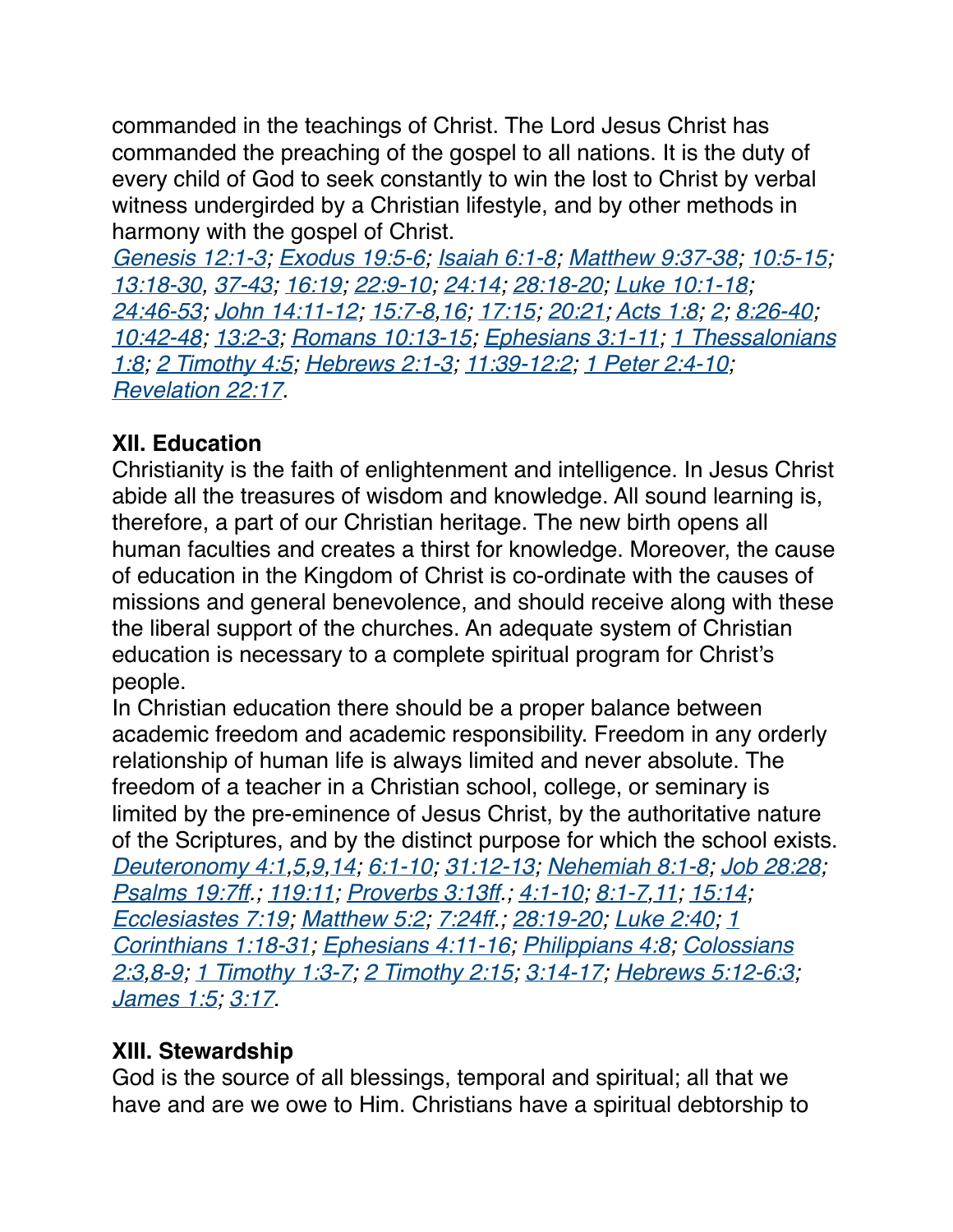the whole world, a holy trusteeship in the gospel, and a binding stewardship in their possessions. They are therefore under obligation to serve Him with their time, talents, and material possessions; and should recognize all these as entrusted to them to use for the glory of God and for helping others. According to the Scriptures, Christians should contribute of their means cheerfully, regularly, systematically, proportionately, and liberally for the advancement of the Redeemer's cause on earth.

*[Genesis 14:20;](https://biblia.com/bible/csb/Gen%2014.20) [Leviticus 27:30-32](https://biblia.com/bible/csb/Lev%2027.30-32); [Deuteronomy 8:18](https://biblia.com/bible/csb/Deut%208.18); [Malachi 3:8-12;](https://biblia.com/bible/csb/Mal%203.8-12) [Matthew 6:1-4](https://biblia.com/bible/csb/Matt%206.1-4)[,19-21;](https://biblia.com/bible/csb/Matthew%206.19-21) [19:21](https://biblia.com/bible/csb/Matthew%2019.21); [23:23;](https://biblia.com/bible/csb/Matthew%2023.23) [25:14-29](https://biblia.com/bible/csb/Matthew%2025.14-29); [Luke 12:16-21,](https://biblia.com/bible/csb/Luke%2012.16-21)[42;](https://biblia.com/bible/csb/Luke%2012.42) [16:1-13](https://biblia.com/bible/csb/Luke%2016.1-13); [Acts 2:44-47](https://biblia.com/bible/csb/Acts%202.44-47); [5:1-11;](https://biblia.com/bible/csb/Acts%205.1-11) [17:24-25](https://biblia.com/bible/csb/Acts%2017.24-25); [20:35;](https://biblia.com/bible/csb/Acts%2020.35) [Romans 6:6-22;](https://biblia.com/bible/csb/Rom%206.6-22) [12:1-2](https://biblia.com/bible/csb/Romans%2012.1-2); [1 Corinthians 4:1-2](https://biblia.com/bible/csb/1%20Cor%204.1-2); [6:19-20;](https://biblia.com/bible/csb/1%20Corinthians%206.19-20) [12;](https://biblia.com/bible/csb/1%20Corinthians%206.12) [16:1-4](https://biblia.com/bible/csb/1%20Corinthians%2016.1-4); [2 Corinthians 8-9](https://biblia.com/bible/csb/2%20Cor%208-9); [12:15;](https://biblia.com/bible/csb/2%20Corinthians%2012.15) [Philippians 4:10-19;](https://biblia.com/bible/csb/Phil%204.10-19) [1 Peter 1:18-19](https://biblia.com/bible/csb/1%20Pet%201.18-19).* 

## **XIV. Cooperation**

Christ's people should, as occasion requires, organize such associations and conventions as may best secure cooperation for the great objects of the Kingdom of God. Such organizations have no authority over one another or over the churches. They are voluntary and advisory bodies designed to elicit, combine, and direct the energies of our people in the most effective manner. Members of New Testament churches should cooperate with one another in carrying forward the missionary, educational, and benevolent ministries for the extension of Christ's Kingdom. Christian unity in the New Testament sense is spiritual harmony and voluntary cooperation for common ends by various groups of Christ's people. Cooperation is desirable between the various Christian denominations, when the end to be attained is itself justified, and when such cooperation involves no violation of conscience or compromise of loyalty to Christ and His Word as revealed in the New Testament.

*[Exodus 17:12](https://biblia.com/bible/csb/Exod%2017.12); [18:17ff](https://biblia.com/bible/csb/Exodus%2018.17ff).; [Judges 7:21](https://biblia.com/bible/csb/Judg%207.21); [Ezra 1:3-4](https://biblia.com/bible/csb/Ezra%201.3-4); [2:68-69;](https://biblia.com/bible/csb/Ezra%202.68-69) [5:14-15](https://biblia.com/bible/csb/Ezra%205.14-15); [Nehemiah 4;](https://biblia.com/bible/csb/Neh%204) [8:1-5;](https://biblia.com/bible/csb/Nehemiah%208.1-5) [Matthew 10:5-15](https://biblia.com/bible/csb/Matt%2010.5-15); [20:1-16;](https://biblia.com/bible/csb/Matthew%2020.1-16) [22:1-10](https://biblia.com/bible/csb/Matthew%2022.1-10); [28:19-20](https://biblia.com/bible/csb/Matthew%2028.19-20); [Mark](https://biblia.com/bible/csb/Mark%202.3)  [2:3](https://biblia.com/bible/csb/Mark%202.3); [Luke 10:1ff](https://biblia.com/bible/csb/Luke%2010.1ff).; [Acts 1:13-14](https://biblia.com/bible/csb/Acts%201.13-14); [2:1ff.](https://biblia.com/bible/csb/Acts%202.1ff); [4:31-37](https://biblia.com/bible/csb/Acts%204.31-37); [13:2-3](https://biblia.com/bible/csb/Acts%2013.2-3); [15:1-35;](https://biblia.com/bible/csb/Acts%2015.1-35) [1](https://biblia.com/bible/csb/1%20Cor%201.10-17)  [Corinthians 1:10-17](https://biblia.com/bible/csb/1%20Cor%201.10-17); [3:5-15;](https://biblia.com/bible/csb/1%20Corinthians%203.5-15) [12;](https://biblia.com/bible/csb/1%20Corinthians%203.12) [2 Corinthians 8-9;](https://biblia.com/bible/csb/2%20Cor%208-9) [Galatians 1:6-10;](https://biblia.com/bible/csb/Gal%201.6-10) [Ephesians 4:1-16](https://biblia.com/bible/csb/Eph%204.1-16); [Philippians 1:15-18](https://biblia.com/bible/csb/Phil%201.15-18).*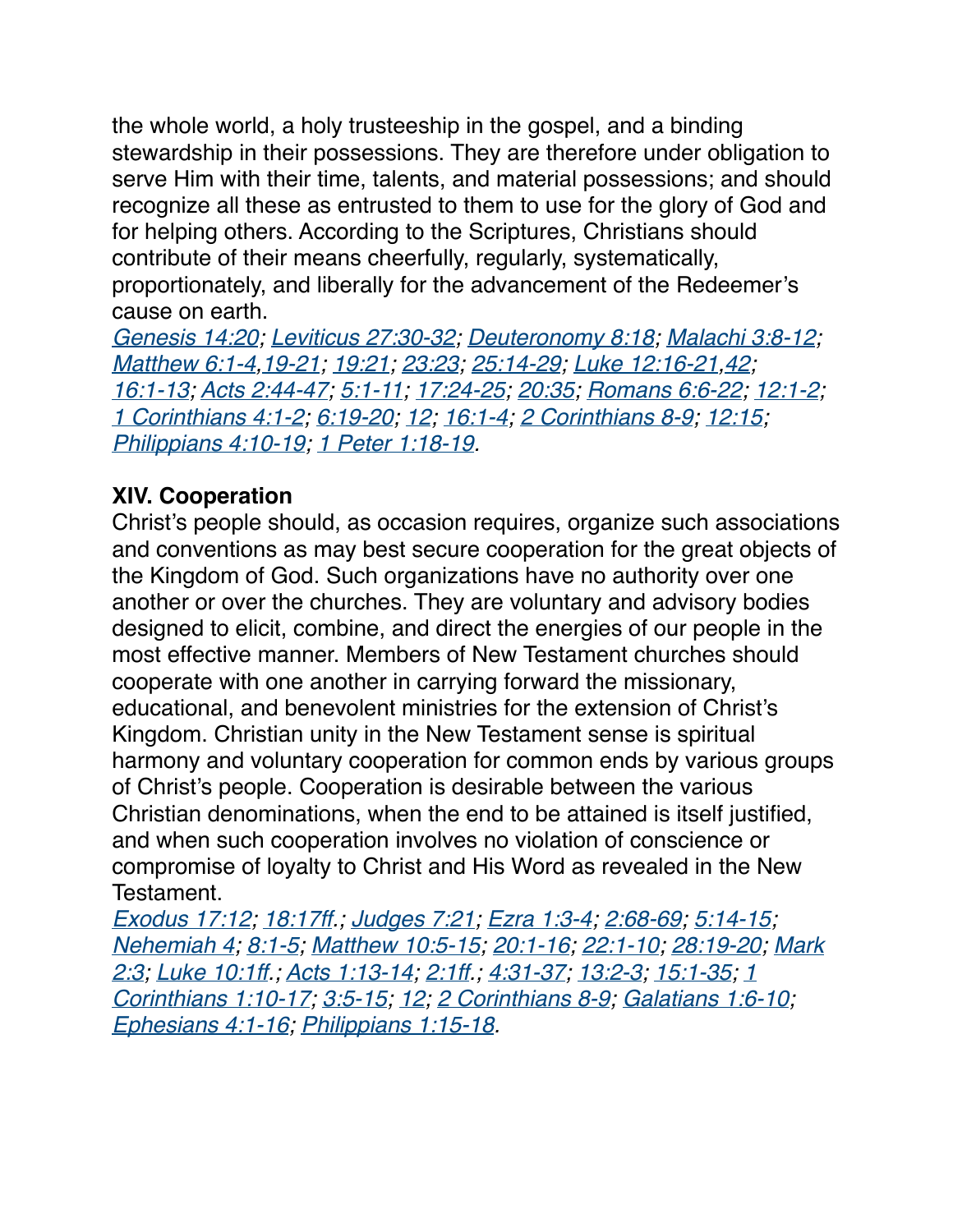# **XV. The Christian and the Social Order**

All Christians are under obligation to seek to make the will of Christ supreme in our own lives and in human society. Means and methods used for the improvement of society and the establishment of righteousness among men can be truly and permanently helpful only when they are rooted in the regeneration of the individual by the saving grace of God in Jesus Christ. In the spirit of Christ, Christians should oppose racism, every form of greed, selfishness, and vice, and all forms of sexual immorality, including adultery, homosexuality, and pornography. We should work to provide for the orphaned, the needy, the abused, the aged, the helpless, and the sick. We should speak on behalf of the unborn and contend for the sanctity of all human life from conception to natural death. Every Christian should seek to bring industry, government, and society as a whole under the sway of the principles of righteousness, truth, and brotherly love. In order to promote these ends Christians should be ready to work with all men of good will in any good cause, always being careful to act in the spirit of love without compromising their loyalty to Christ and His truth. *[Exodus 20:3-17](https://biblia.com/bible/csb/Exod%2020.3-17); [Leviticus 6:2-5](https://biblia.com/bible/csb/Lev%206.2-5); [Deuteronomy 10:12](https://biblia.com/bible/csb/Deut%2010.12); [27:17;](https://biblia.com/bible/csb/Deuteronomy%2027.17) [Psalm](https://biblia.com/bible/csb/Ps%20101.5)* 

*[101:5](https://biblia.com/bible/csb/Ps%20101.5); [Micah 6:8;](https://biblia.com/bible/csb/Micah%206.8) [Zechariah 8:16;](https://biblia.com/bible/csb/Zech%208.16) [Matthew 5:13-16,](https://biblia.com/bible/csb/Matt%205.13-16)[43-48;](https://biblia.com/bible/csb/Matthew%205.43-48) [22:36-40](https://biblia.com/bible/csb/Matthew%2022.36-40); [25:35](https://biblia.com/bible/csb/Matthew%2025.35); [Mark 1:29-34](https://biblia.com/bible/csb/Mark%201.29-34); [2:3ff.](https://biblia.com/bible/csb/Mark%202.3ff); [10:21](https://biblia.com/bible/csb/Mark%2010.21); [Luke 4:18-21](https://biblia.com/bible/csb/Luke%204.18-21); [10:27-37;](https://biblia.com/bible/csb/Luke%2010.27-37) [20:25](https://biblia.com/bible/csb/Luke%2020.25); [John](https://biblia.com/bible/csb/John%2015.12)  [15:12](https://biblia.com/bible/csb/John%2015.12); [17:15](https://biblia.com/bible/csb/John%2017.15); [Romans 12–14;](https://biblia.com/bible/csb/Rom%2012%E2%80%9314) [1Corinthians 5:9-10](https://biblia.com/bible/csb/1%20Cor%205.9-10); [6:1-7](https://biblia.com/bible/csb/1Corinthians%206.1-7); [7:20-24;](https://biblia.com/bible/csb/1Corinthians%207.20-24) [10:23-11:1;](https://biblia.com/bible/csb/1Corinthians%2010.23-11.1) [Galatians 3:26-28;](https://biblia.com/bible/csb/Gal%203.26-28) [Ephesians 6:5-9](https://biblia.com/bible/csb/Eph%206.5-9); [Colossians 3:12-17;](https://biblia.com/bible/csb/Col%203.12-17) [1](https://biblia.com/bible/csb/1%20Thess%203.12)  [Thessalonians 3:12](https://biblia.com/bible/csb/1%20Thess%203.12); Philemon; [James 1:27;](https://biblia.com/bible/csb/James%201.27) [2:8.](https://biblia.com/bible/csb/James%202.8)*

# **XVI. Peace and War**

It is the duty of Christians to seek peace with all men on principles of righteousness. In accordance with the spirit and teachings of Christ they should do all in their power to put an end to war.

The true remedy for the war spirit is the gospel of our Lord. The supreme need of the world is the acceptance of His teachings in all the affairs of men and nations, and the practical application of His law of love. Christian people throughout the world should pray for the reign of the Prince of Peace.

*[Isaiah 2:4](https://biblia.com/bible/csb/Isa%202.4); [Matthew 5:9,](https://biblia.com/bible/csb/Matt%205.9)[38-48;](https://biblia.com/bible/csb/Matthew%205.38-48) [6:33](https://biblia.com/bible/csb/Matthew%206.33); [26:52;](https://biblia.com/bible/csb/Matthew%2026.52) [Luke 22:36](https://biblia.com/bible/csb/Luke%2022.36)[,38](https://biblia.com/bible/csb/Luke%2022.38); [Romans](https://biblia.com/bible/csb/Rom%2012.18-19)  [12:18-19;](https://biblia.com/bible/csb/Rom%2012.18-19) [13:1-7;](https://biblia.com/bible/csb/Romans%2013.1-7) [14:19](https://biblia.com/bible/csb/Romans%2014.19); [Hebrews 12:14;](https://biblia.com/bible/csb/Heb%2012.14) [James 4:1-2.](https://biblia.com/bible/csb/James%204.1-2)*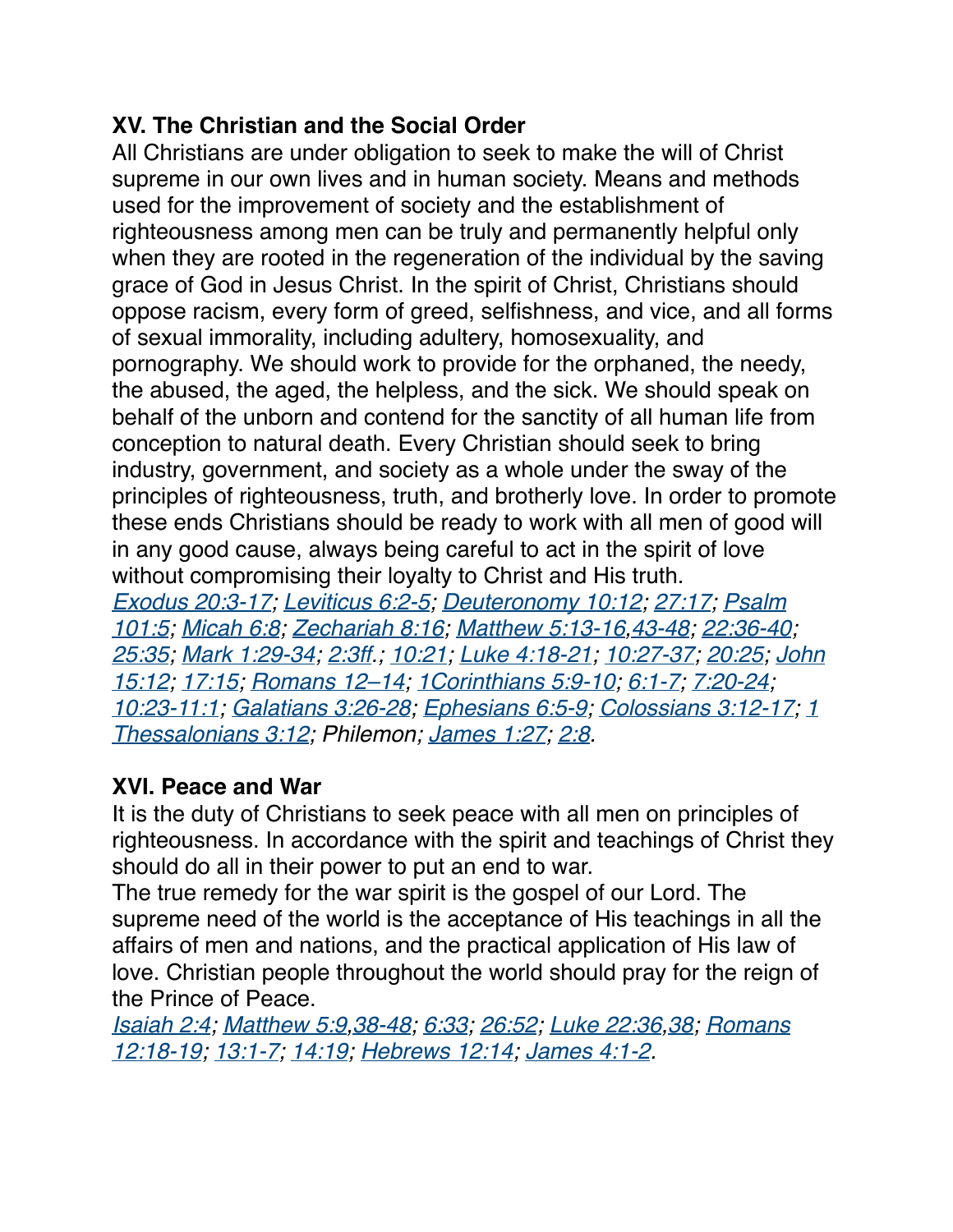## **XVII. Religious Liberty**

God alone is Lord of the conscience, and He has left it free from the doctrines and commandments of men which are contrary to His Word or not contained in it. Church and state should be separate. The state owes to every church protection and full freedom in the pursuit of its spiritual ends. In providing for such freedom no ecclesiastical group or denomination should be favored by the state more than others. Civil government being ordained of God, it is the duty of Christians to render loyal obedience thereto in all things not contrary to the revealed will of God. The church should not resort to the civil power to carry on its work. The gospel of Christ contemplates spiritual means alone for the pursuit of its ends. The state has no right to impose penalties for religious opinions of any kind. The state has no right to impose taxes for the support of any form of religion. A free church in a free state is the Christian ideal, and this implies the right of free and unhindered access to God on the part of all men, and the right to form and propagate opinions in the sphere of religion without interference by the civil power. *[Genesis 1:27;](https://biblia.com/bible/csb/Gen%201.27) [2:7](https://biblia.com/bible/csb/Genesis%202.7); [Matthew 6:6-7,](https://biblia.com/bible/csb/Matt%206.6-7)[24;](https://biblia.com/bible/csb/Matthew%206.24) [16:26](https://biblia.com/bible/csb/Matthew%2016.26); [22:21;](https://biblia.com/bible/csb/Matthew%2022.21) [John 8:36](https://biblia.com/bible/csb/John%208.36); [Acts](https://biblia.com/bible/csb/Acts%204.19-20)  [4:19-20](https://biblia.com/bible/csb/Acts%204.19-20); [Romans 6:1-2](https://biblia.com/bible/csb/Rom%206.1-2); [13:1-7](https://biblia.com/bible/csb/Romans%2013.1-7); [Galatians 5:1](https://biblia.com/bible/csb/Gal%205.1)[,13;](https://biblia.com/bible/csb/Galatians%205.13) [Philippians 3:20;](https://biblia.com/bible/csb/Phil%203.20) [1](https://biblia.com/bible/csb/1%20Tim%202.1-2)  [Timothy 2:1-2;](https://biblia.com/bible/csb/1%20Tim%202.1-2) [James 4:12;](https://biblia.com/bible/csb/James%204.12) [1 Peter 2:12-17](https://biblia.com/bible/csb/1%20Pet%202.12-17); [3:11-17;](https://biblia.com/bible/csb/1%20Peter%203.11-17) [4:12-19](https://biblia.com/bible/csb/1%20Peter%204.12-19).*

## **XVIII. The Family**

God has ordained the family as the foundational institution of human society. It is composed of persons related to one another by marriage, blood, or adoption.

Marriage is the uniting of one man and one woman in covenant commitment for a lifetime. It is God's unique gift to reveal the union between Christ and His church and to provide for the man and the woman in marriage the framework for intimate companionship, the channel of sexual expression according to biblical standards, and the means for procreation of the human race.

The husband and wife are of equal worth before God, since both are created in God's image. The marriage relationship models the way God relates to His people. A husband is to love his wife as Christ loved the church. He has the God-given responsibility to provide for, to protect, and to lead his family. A wife is to submit herself graciously to the servant leadership of her husband even as the church willingly submits to the headship of Christ. She, being in the image of God as is her